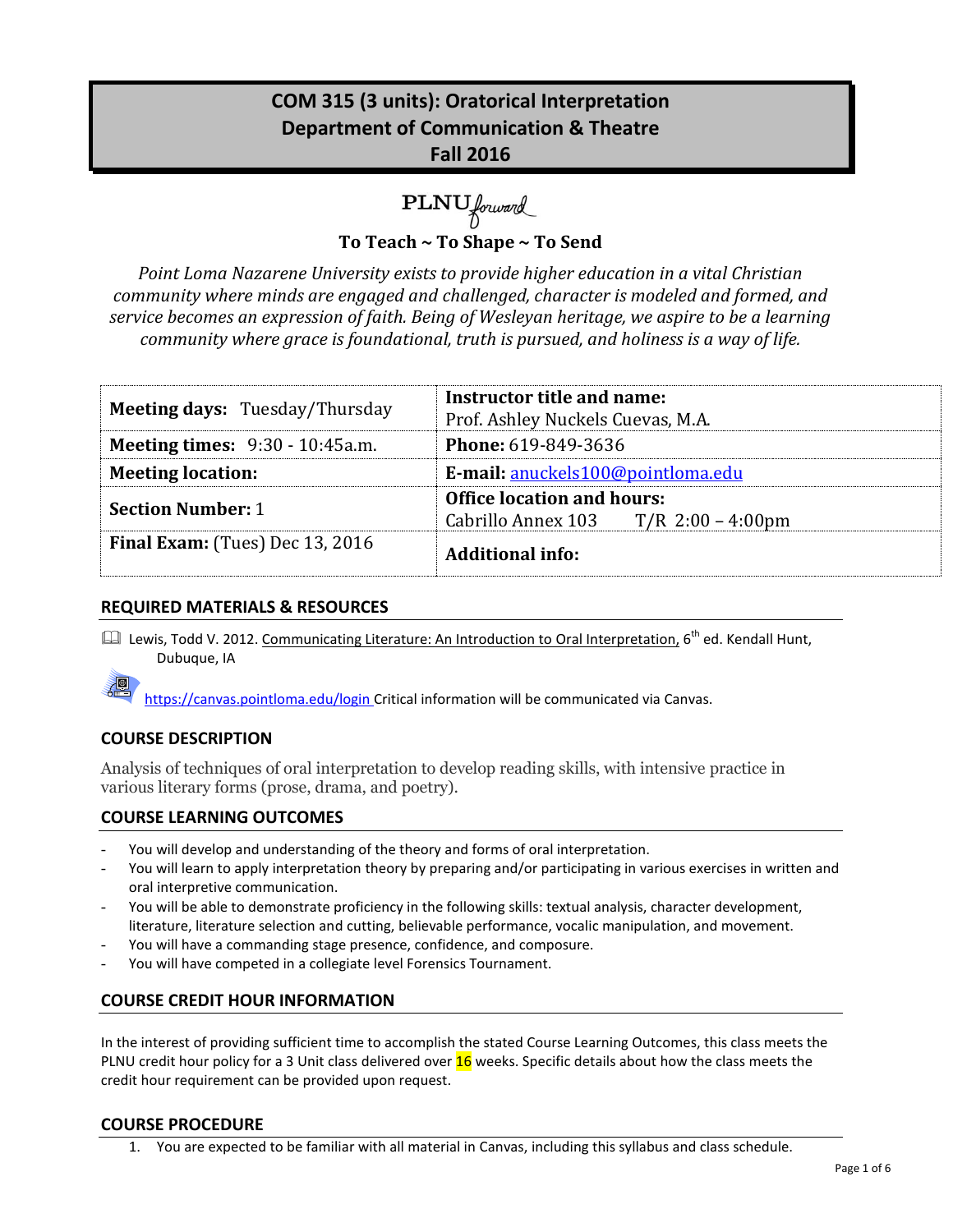#### **ASSESSMENT & GRADING**

| Grade Scale (% to Letter): |    |       |    |  |  |
|----------------------------|----|-------|----|--|--|
| 93-100                     |    | 73-76 |    |  |  |
| 90-92                      | А- | 70-72 | C- |  |  |
| 87-89                      | B+ | 67-69 | D+ |  |  |
| 83-86                      | R  | 63-66 |    |  |  |

80-82 B- 60-62 D-77-79 C+ 0-59 F

#### **Course Point Values:**

| <b>Assignment</b>                      |              | <b>Point Value</b> |
|----------------------------------------|--------------|--------------------|
| <b>Dramatic Interpretation</b>         |              | 100                |
| Prose Interpretation                   |              | 100                |
| Poetry Interpretation                  |              | 100                |
| Reader's Theater                       |              | 200                |
| Performance Observations (2x 100 pts.) |              | 200                |
| Peer Evaluations (3x 25 pts.)          |              | 75                 |
| <b>Tournament Competition</b>          |              | 225                |
| OR                                     |              |                    |
| Final                                  |              | 225                |
|                                        | <b>Total</b> | 1000               |

## **STUDENT RESPONSIBILITY**

It is the student's responsibility to maintain his/her class schedule. Should the need arise to drop this course (personal emergencies, poor performance, etc.), the student has the responsibility to follow through (provided the drop date meets the stated calendar deadline established by the university), not the instructor. Simply ceasing to attend this course or failing to follow through to arrange for a change of registration (drop/add) may easily result in a grade of F on the official transcript.

## **INCOMPLETES AND LATE ASSIGNMENTS**

All assignments are to be submitted/turned in by the beginning of the class session when they are due—including assignments posted in Canvas.

#### **ATTENDANCE AND PARTICIPATION**

Regular and punctual attendance at all classes is considered essential to optimum academic achievement. You are expected to attend each class session. It is recognized that many of you have outside commitments to the university; these are considered excused, but must be cleared with the instructor PRIOR to the absence and written documentation presented, including sports. If you are absent from more than 10 percent of class meetings, I have the option of filing a written report which may result in de-enrollment. If the absences exceed 20 percent, you may be de-enrolled without notice. If the date of de-enrollment is past the last date to withdraw from a class, you will be assigned a grade of W or WF consistent with university policy in the grading section of the catalog. See [Academic](http://www.pointloma.edu/experience/academics/catalogs/undergraduate-catalog/point-loma-education/academic-policies)  [Policies](http://www.pointloma.edu/experience/academics/catalogs/undergraduate-catalog/point-loma-education/academic-policies) in the undergrad student catalog.

#### **USE OF TECHNOLOGY**

Point Loma Nazarene University encourages the use of technology for learning, communication, and collaboration. However, cell phones must be turned off before class begins. Laptops, tablets and all other electronic devices cannot be used during lecture/discussion without permission by the instructor or authorized by the [Disability Resource](http://www.pointloma.edu/experience/offices/administrative-offices/academic-advising-office/disability-resource-center)  [Center](http://www.pointloma.edu/experience/offices/administrative-offices/academic-advising-office/disability-resource-center) (DRC). The use of these technology devices during any class period will count in your absence.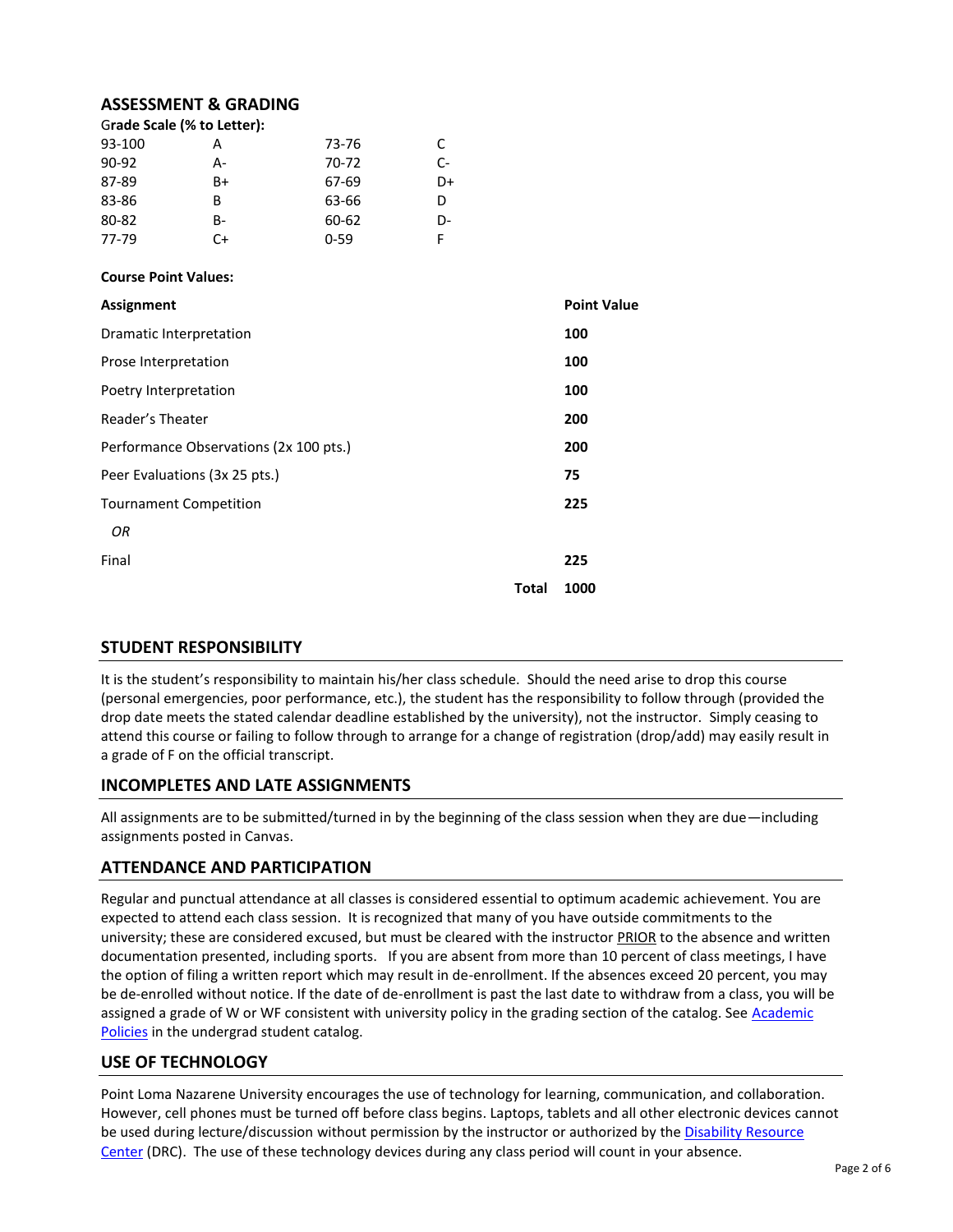# **ACADEMIC HONESTY**

"PLNU exists to provide higher education in a vital Christian community where minds are engaged and challenged, character is modeled and formed…"(PLNU Catalog). As such students should demonstrate academic honesty by doing original work and by giving appropriate credit to the ideas of others. As explained in the university catalog, academic dishonesty is the act of presenting information, ideas, and/or concepts as one's own when in reality they are the results of another person's creativity and effort. Violations of university academic honesty include cheating, plagiarism, falsification, aiding the academic dishonesty of others, or malicious misuse of university resources. A faculty member who believes a situation involving academic dishonesty has been detected may assign a failing grade for a) that particular assignment or examination, and/or b) the course following the procedure in the university catalog. Students may appeal also using the procedure in the university catalog. Se[e Academic Policies](http://www.pointloma.edu/experience/academics/catalogs/undergraduate-catalog/point-loma-education/academic-policies) for further information.

# **ACADEMIC ACCOMMODATIONS**

While all students are expected to meet the minimum academic standards for completion of this course as established by the instructor, students with disabilities may request academic accommodations. At Point Loma Nazarene University, students must request that academic accommodations by filing documentation with the [Disability Resource Center](http://www.pointloma.edu/experience/offices/administrative-offices/academic-advising-office/disability-resource-center) (DRC), located in the Bond Academic Center. Once the student files documentation, the Disability Resource Center will contact the student's instructors and provide written recommendations for reasonable and appropriate accommodations to meet the individual needs of the student. See [Academic Policies](http://www.pointloma.edu/experience/academics/catalogs/undergraduate-catalog/point-loma-education/academic-policies) in the (undergrad/graduate as appropriate) academic catalog.

# **FERPA POLICY**

In compliance with federal law, neither PLNU student ID nor social security number should be used in publicly posted grades or returned sets of assignments without student written permission. This class will meet the federal requirements by (Note: each faculty member should choose one strategy to use: distributing all grades and papers individually; requesting and filing written student permission; or assigning each student a unique class ID number not identifiable on the alphabetic roster.). Also in compliance with FERPA, you will be the only person given information about your progress in this class unless you have designated others to receive it in the "Information Release" section of the student portal. See [Policy Statements](http://www.pointloma.edu/experience/academics/catalogs/undergraduate-catalog/policy-statements) in the (undergrad/ graduate as appropriate) academic catalog.

# **FINAL EXAMINATION POLICY**

Successful completion of this class requires taking the final examination **on its scheduled day**. The final examination schedule is posted on th[e Class Schedules](http://www.pointloma.edu/experience/academics/class-schedules) site and on Canvas. No requests for early examinations or alternative days will be approved.

# **COPYRIGHT POLICY**

Point Loma Nazarene University, as a non-profit educational institution, is entitled by law to use materials protected by the US Copyright Act for classroom education. Any use of those materials outside the class may violate the law.

#### **COURSE SCHEDULE AND ASSIGNMENTS**

- **1.** There are four (4) speaking assignments required for this course: Three are individual whereas the fourth is a group project. All of these assignments will require the discovery, preparation, memorization, and performance of a specific piece of literature.
- **2.** There are 3 in class peer evaluations where you must be attendance to observe and critique your classmates.
- **3.** There are 2 out of class performance evaluations that you will be required to go off campus, observe, and critic a play.
- **4.** There is a final exam that students can "test out" of by competing at a local Forensics Tournament with one of the speeches performed in class.

## **EXPLANATION OF CLASS ASSIGNMENTS – See Canvas for details, examples and links.**

- 1. **Interpretive Speeches**:
	- a. Description: Students must perform speeches that they have prepared and memorized.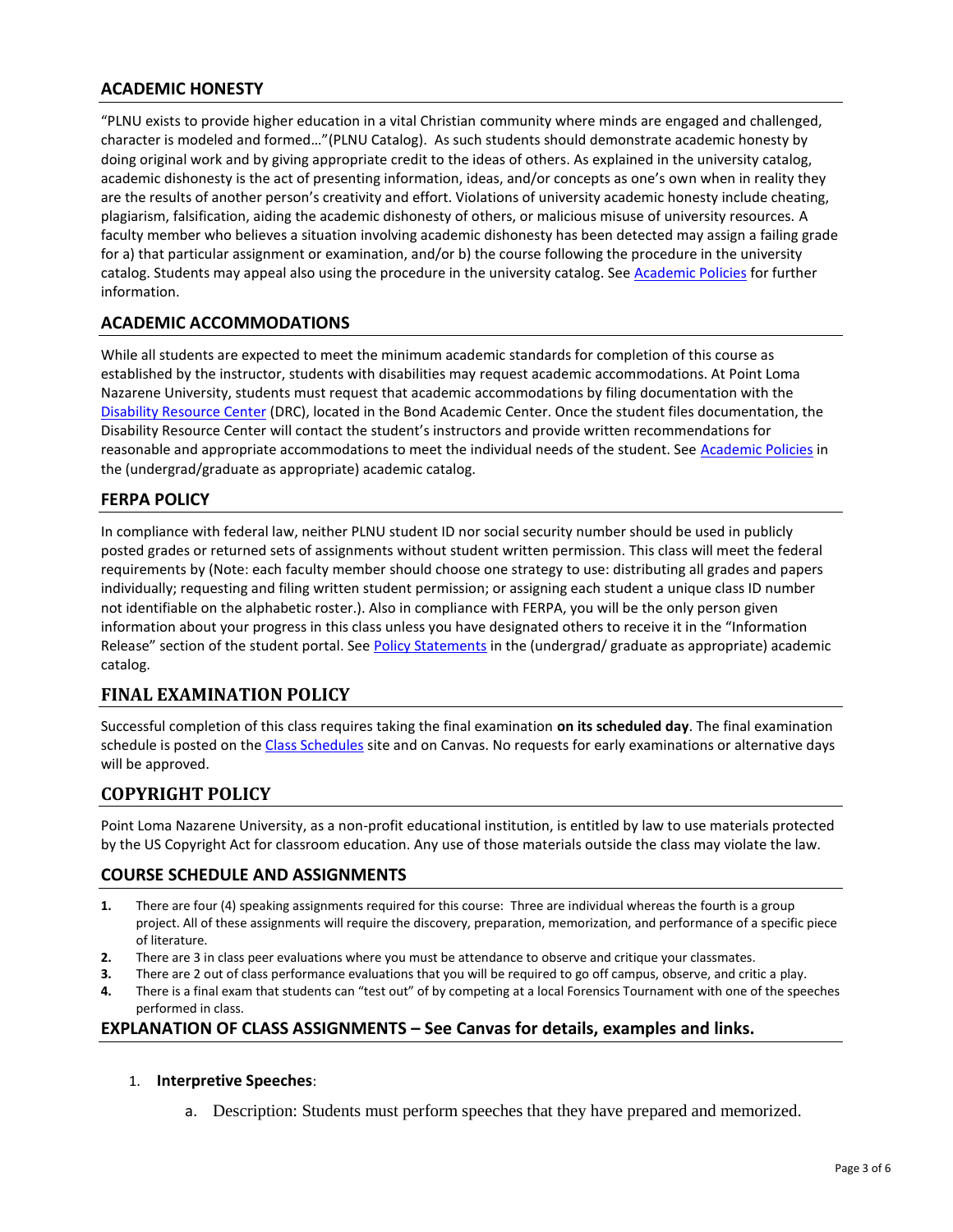- b. Requirements: Students must find a piece a literature (Drama, Prose, Poetry) that is appropriate for the class and the assignment. They must then cut the piece to fit within the 8-10 minute limit. After cutting the student will memorize and perform the piece for the class.
- c. Style Standard: Students must print out a transcript of their pieces to turn into the Professor in Times New Roman size 12. The students must also use a "black book" and dress professionally during their performance.

## 2. **Reader's Theatre**:

- a. Description: Students will work in a group to perform a piece centering upon a chosen theme.
- b. Requirements: Students must find a piece a literature (Drama, Prose, Poetry) that is appropriate for the class and the assignment. They must then cut the piece to fit within the 20-30 minute limit. After cutting the student will memorize and perform the piece for the class.
- c. Style Standard: Students must print out a transcript of their pieces to turn into the Professor in Times New Roman size 12. The students must also use a "black book" and dress professionally during their performance.

## 3. **Performance Observations**:

- a. Description: Students must attend two of the following the play and write a critic of the performance.
- b. Requirements: Students must provide the stub of the ticket for each performance they attend in addition to a 2-3 page critique of the performance.
	- i. Freud's Last Session @ Soloman Theatre- Nov. 9-12@ 7pm and Nov 12 & 19@ 2pm

One of the Following:

- ii. The Bitter Game @ La Jolla Play House-October 4- 9, 2016
- iii. Seven Guitars @ Cygnet Theatre-October 25, 2016
- c. Style Standard: APA. Times New Roman, size 12 font, double spaced.

## 4. **Peer Evaluation**:

- a. Description: Students will critique their classmates' performances.
- b. Requirements: Students will fill out forms provided by the professor.
- c. Style Standard: N/A

## 5. **Tournament Competition**:

- a. Description: Students travel with the PLNU Speech and Debate Team to a local tournament to Compete with one of the individual speeches they performed in class.
- b. Requirements: Students will sign up for a tournament with Professor Nuckels Cuevas and compete in one tournament. Students must attend and perform in all pre-liminary rounds of the tournament. Leaving early or not performing will result in a 0 on the assignment and the student will have the option to take the final to make up for the lost points.
- c. Style Standard: N/A

#### 6. **Final Exam**:

a. Description: Students will complete a cumulative exam on the scheduled day of the final.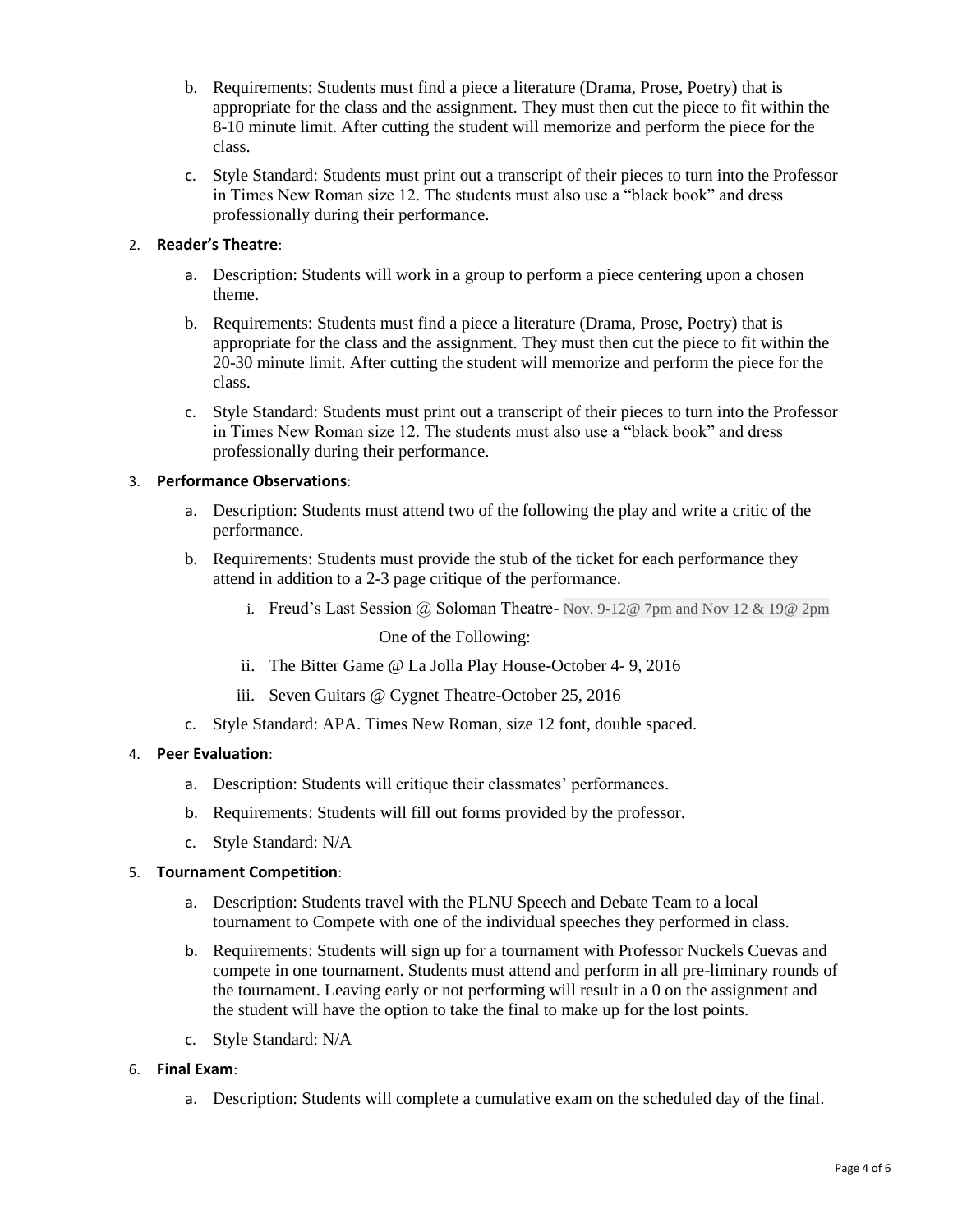# **COURSE CALENDAR** (subject to change)

| Date     | Discussion/ Activity                                 | HW Due             | <b>HW Assigned</b>                 |
|----------|------------------------------------------------------|--------------------|------------------------------------|
| 9/1/16   | Presentation of Syllabus                             |                    | Ch.1                               |
| 9/6/16   | Chapter 1                                            | Ch. 1              |                                    |
| 9/8/16   | Chapter 1 Cont                                       |                    |                                    |
| 9/13/16  | Chapter 2                                            | Ch. 2              |                                    |
| 9/15/16  | Chapter 3                                            | Ch.3               |                                    |
| 9/20/16  | Chapter 3 Cont.                                      |                    |                                    |
| 9/22/16  | Chapter 4                                            | Ch. 4              |                                    |
| 9/27/16  | Chapter 4 Cont.                                      |                    |                                    |
| 9/29/16  | Chapter 5                                            | Ch. 5              |                                    |
| 10/4/16  | Chapter 5 Cont.                                      |                    |                                    |
| 10/6/16  | Chapter 6                                            | Ch. 6              |                                    |
| 10/11/16 | Chapter 9                                            | Ch. 9              |                                    |
| 10/13/16 | Chapter 9 Cont.                                      |                    | Dramatic<br>Interpretation         |
| 10/18/16 | Chapter 7                                            | Ch. 7              |                                    |
| 10/20/16 | Chapter 12                                           | Ch. 12             |                                    |
| 10/25/16 | Drama Preparation Day- Meetings with<br>Professor    |                    |                                    |
| 10/27/16 | <b>Drama Preparation Day</b>                         |                    |                                    |
| 11/1/16  | <b>Drama Performances</b>                            | Scripts            |                                    |
|          | Peer Evaluation #1                                   | <b>Black Books</b> |                                    |
| 11/3/16  | Chapter 8                                            |                    | Prose Interpretation               |
| 11/8/16  | Chapter 8 Cont.                                      |                    |                                    |
| 11/10/16 | Prose Preparation Day-Meetings with<br>the Professor |                    |                                    |
| 11/15/16 | <b>Prose Preparation Day</b>                         |                    |                                    |
| 11/17/16 | <b>Prose Presentations</b>                           | Scripts            |                                    |
|          |                                                      | <b>Black Books</b> |                                    |
| 11/22/16 | Chapter 11                                           | Ch. 11             | Reader's Theatre<br>Interpretation |
| 11/24/16 | Chapter 11 Cont.                                     |                    |                                    |
| 11/29/16 | Reader's Theatre Prep                                |                    |                                    |
| 12/1/16  | Reader's Theatre Prep                                |                    |                                    |
| 12/6/16  | Reader's Theatre Prep                                |                    |                                    |